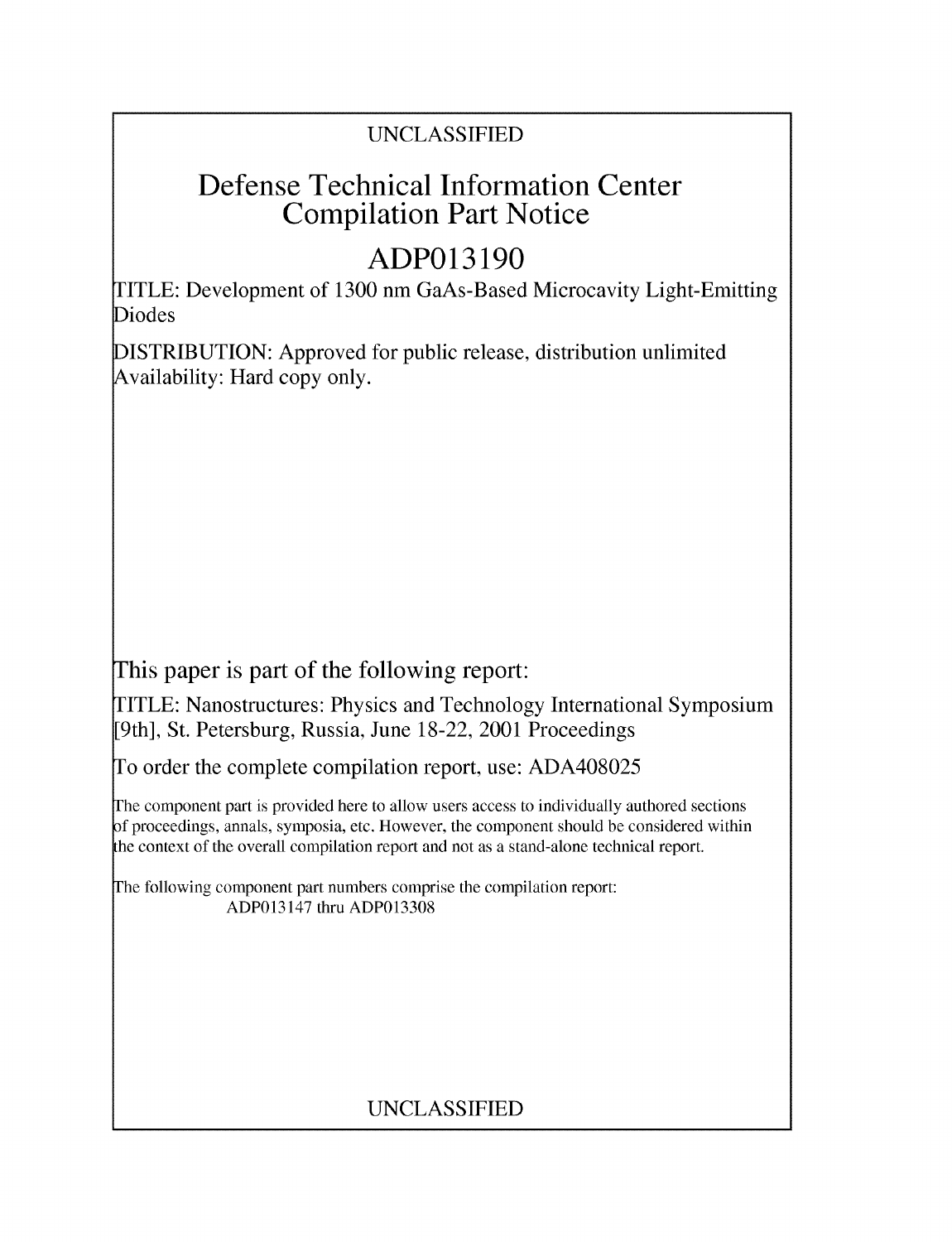## Development of **1300** nm GaAs-based microcavity light-emitting diodes

C. Möller, N. A. Maleev†, W. Passenberg, J. Böttcher, H. Künzel, A. V. Sakharov†, A. E. Zhukov†, A. F. Tsatsul'nikov† and V. M. Ustinov† Heinrich-Hertz-Institut fuir Nachrichtentechnik Berlin GmbH, Einsteinufer 37, D-10587 Berlin, Germany t loffe Institute, St Petersburg, Russia

Abstract. The present status of basic development steps towards AlGaAs/GaAs microcavity devices emitting at 1.3  $\mu$ m is presented. An emission wavelength of the active medium of 1.3  $\mu$ m was achieved by the implementation of self-organized InAs/GaInAs quantum dots. To match the wavelength tight control of the microcavity parameters was ensured by an improved layer thickness calibration procedure. Incorporation of a reverse-biased Si/Be-doped GaAs tunnel junction with record low junction resistance is expected to improve the lateral carrier distribution for intra-cavity contacted devices.

## **1.** Introduction

An attractive way to fabricate vertical-cavity surface emitting lasers (VCSEL) and microcavity light-emitting diodes (MC-LED) for short-to-medium-haul fiber optical links is to combine Al(Ga)As/GaAs distributed Bragg reflectors (DBR) with a GaAs-based 1.3  $\mu$ m emitting active medium in a single epitaxial growth run **[1 ].**

Self-organized In(Ga)As quantum dot **(QD)** heterostructures grown by molecular beam epitaxy (MBE) are promising candidates as an active region for GaAs-based 1.3  $\mu$ m light emitting devices. Ground state emission at 1.3  $\mu$ m was demonstrated using sub-monolayer deposition, low-rate growth, InGaAs barrier layers and InGaAs overgrowth [2].

For the successful growth of microcavity devices extremely precise control of the layer thicknesses is very crucial and thus requires extensive calibration procedures. We present a simple calibration technique for MBE systems which are not equipped with in-situ thickness control. In this contribution we demonstrate that **QD** microcavity devices for longwavelength applications can be successfully grown using an optimised growth procedure of the active region combined with a relatively simple preliminary calibration technique.

### 2. MBE growth of multiple stacked InAs/InGaAs QDs

In this contribution we apply the MBE technique for the fabrication of  $Al(Ga)As/GaAs$ based microcavity structures which incorporate InAs/InGaAs QDs as active region. Recently, we have shown that improved MBE growth conditions for InAs QDs covered by InGaAs cladding layers allow the fabrication of structures which exhibit intense and narrow 300 K photoluminescence (PL) in the 1.3  $\mu$ m wavelength range [3]. The most important advantages of this approach is that a **QD** density in each layer may be as high as  $(3-5) \times 10^{10}$  cm<sup>-2</sup>. To overcome the general problem of gain saturation, the QD planes may be successfully stacked by using relatively thick GaAs spacer layers (15-30 nm) without degradation of PL properties [4]. For samples with different numbers of **QD** planes the integrated PL efficiency at 300 K as a function of excitation power density  $(Ar^+)$  ion laser, 514.5 nm,  $0.5-500$  W/cm<sup>2</sup>) was close to linear for all test samples. The onset of saturation of PL efficiency was observed only for the highest excitation power.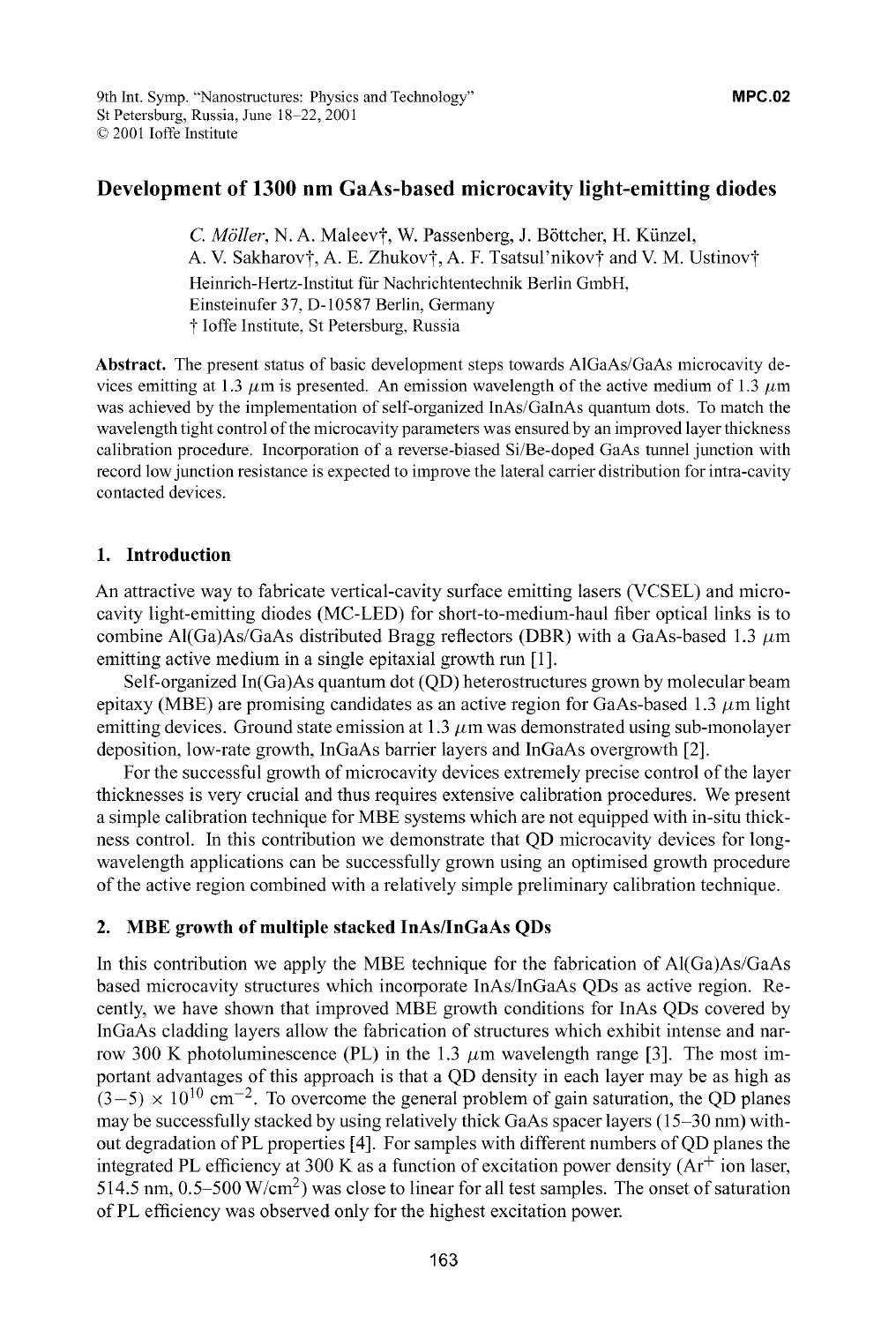#### **3.** Layer thickness calibration

For MBE systems that are not equipped with in-situ thickness control we have developed a preliminary alternative calibration procedure for the layer thickness based on reference layers. A specific test structure for the DBR calibration consists of six pairs of AlGaAs/GaAs with a nominal layer thickness equal to one quarter of the operation wavelength  $(\lambda/4n_i)$ , where  $n_i$  are the refractive indices of AlGaAs and GaAs) followed by the GaAs cavity of a nominal thickness of  $\lambda/2n_i$ . Two reflection spectra of each sample were measured consecutively, firstly the as-grown structure and secondly after selectively etching off the GaAs cavity layer and potentially one or several of the AlGaAs/GaAs DBR pairs. Comparing experimental and simulated reflection spectra delivers the individual real layer thicknesses. Thus, using this procedure only one test structure is necessary for growth rate calibration of GaAs and AlGaAs.

#### 4. QD-based microcavity structures and MC-LEDs

The calibration procedure described was verified using several microcavity structures, containing also InAs/InGaAs **QD** active regions. As an example the experimental reflectivity spectrum for a structure containing a bottom  $12$ -pair  $Al<sub>0.85</sub> Ga<sub>0.15</sub>As/GaAs DBR$  and a top GaAs(cavity layer)/air surface is presented in Fig. 1 and is labelled 'as grown'. Additionally depicted is a reflectivity spectrum measured after ion beam sputter-deposition of an additional 2-pair dielectric  $SiO_2/TiO_2$  top mirror. The experimental 300 K PL spectra of both microcavity structures are additionally compared in Fig. 1 with a reference sample composed of the same active region without any optical resonator. The experimental reflection spectra and PL intensity ratios are close to the corresponding simulation results.

**QD** MC-LED samples were fabricated in intra-cavity contact geometry using proton implanted current apertures [4]. As shown in Fig. 2 the emission peaks of all devices investigated are centered in the projected wavelength range and exhibit a FWHM of approximately 13-26 nm depending on the active layer/top mirror parameters and have a circular output beam with a low divergence of less than **17'** for the complete wavelength range and less than 10 $\degree$  for the resonant wavelength (angles measured at 1/ $e^2$  of the maximum intensity). The light output versus current characteristic is linear at low current values and saturates at current densities of about  $100-200$  A/cm<sup>2</sup>. At 10 mA drive current the total top-side optical power emitted from a 40  $\mu$ m diameter MC-LED was 5-7  $\mu$ W. The corresponding power density is several times higher than previously published values **[5].**

### 5. Tunnel junctions in MCLEDs

High-quality tunnelj unctions **(TJ)** open new possibilities for the design of MC-light sources, since they serve as an electron-hole converter. For intra-cavity contacted microcavity structures with oxidised current apertures, a tunnel junction (positioned at a node of the optical longitudinal field to minimise absorption) may be used as a high electron mobility layer to spread the carriers across the nearby aperture, ensuring improved lateral uniform current flow through the oxide-defined cavity.

The basic requirements for a **TJ** in a VCSEL are low resistivity, good thermal conductivity, temperature stability and long-term reliability.

To develop TUs, test samples were grown by MBE. The layer sequence consisted of a 400 nm low doped GaAs: Si buffer layer grown at  $600^{\circ}$ C on GaAs: Si substrate, followed by the tunnel region consisting of 100 nm  $n^{++}$  GaAs: Si and 100 nm  $p^{++}$  GaAs: Be, both layers homogenious doped and grown at reduced temperature  $(400^{\circ}$ C). This reduces diffusion of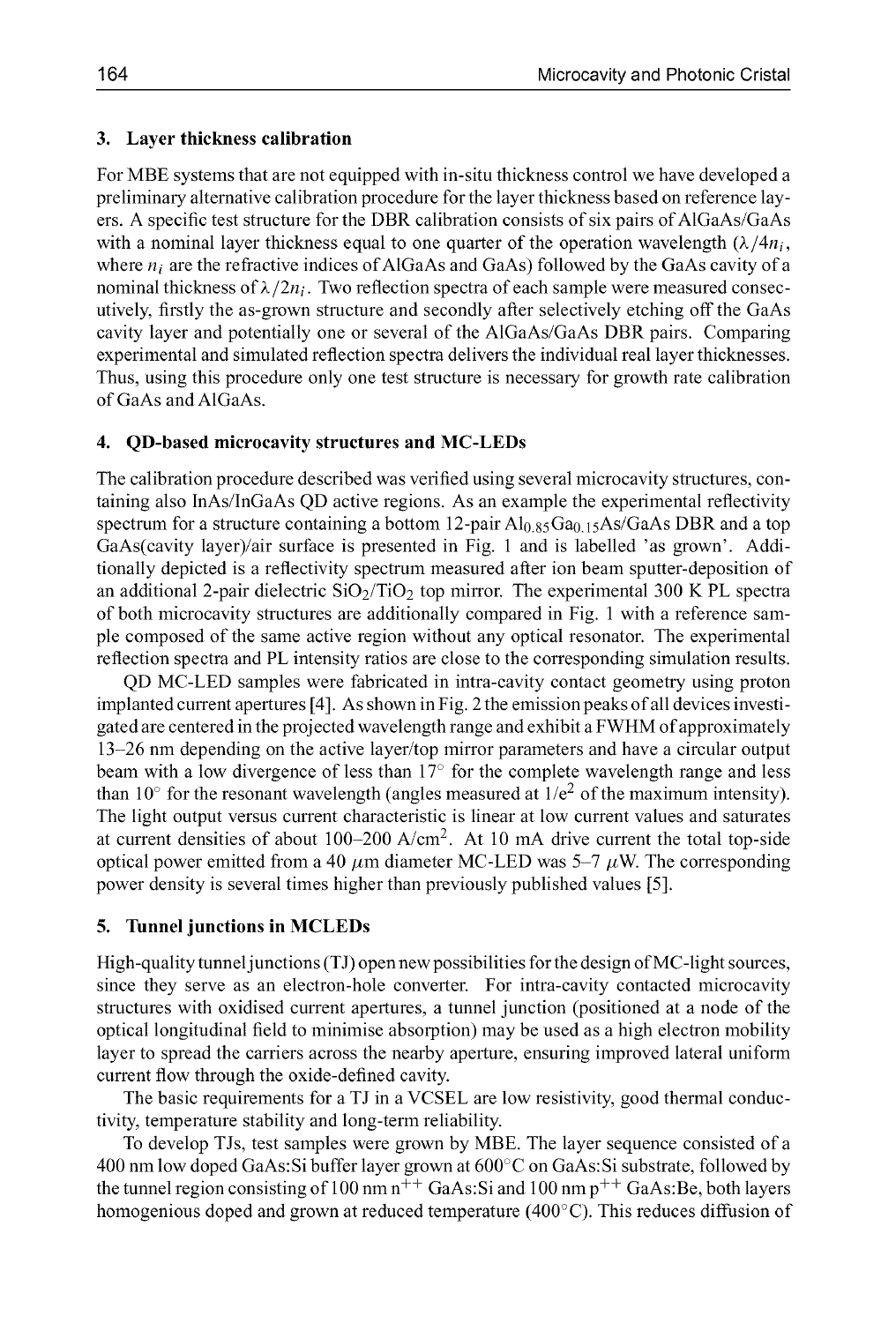

Fig. **1.** Reflectivity and 300 K PL spectra taken at different stages during MC-LED layer deposition: as-grown MBE microcavity structure (black square) and after deposition of top  $SiO<sub>2</sub>/TiO<sub>2</sub> DBR$ (square). For comparison, the 300 K PL spectrum of a reference active region without optical resonator (black circle) and the simulated reflectivity spectrum for the completed MC structure (solid line) are included.



Fig. 2. 300 K CW-EL spectra of two 40  $\mu$ m diameter MC-LEDs with InAs/InGaAs QD active layer emitting in the 1300 nm range (on-wafer measurement at a drive current of 10 mA). The insert shows a representative far field pattern for a mounted device (circular symmetry).

the dopants to achieve very abrupt junctions. The measured net carrier concentrations are  $1.8 \times 10^{19}$  cm<sup>-3</sup> for silicon and  $2 \times 10^{20}$  cm<sup>-3</sup> for beryllium. When the Si concentration is further increased, the dopant begins to substitute on the acceptor sites which results in self compensation, limiting practical net electron concentrations to  $2 \times 10^{19}$  cm<sup>-3</sup>. On top we evaporated standard non-alloyed Ti/Pt/Au contacts, which we used as an etch mask to form  $30 \times 30 \mu$ m mesa. The back-side contact was fabricated by evaporating and alloying  $(400^{\circ}C, 20 s)$  AuGe/Ni/Au.